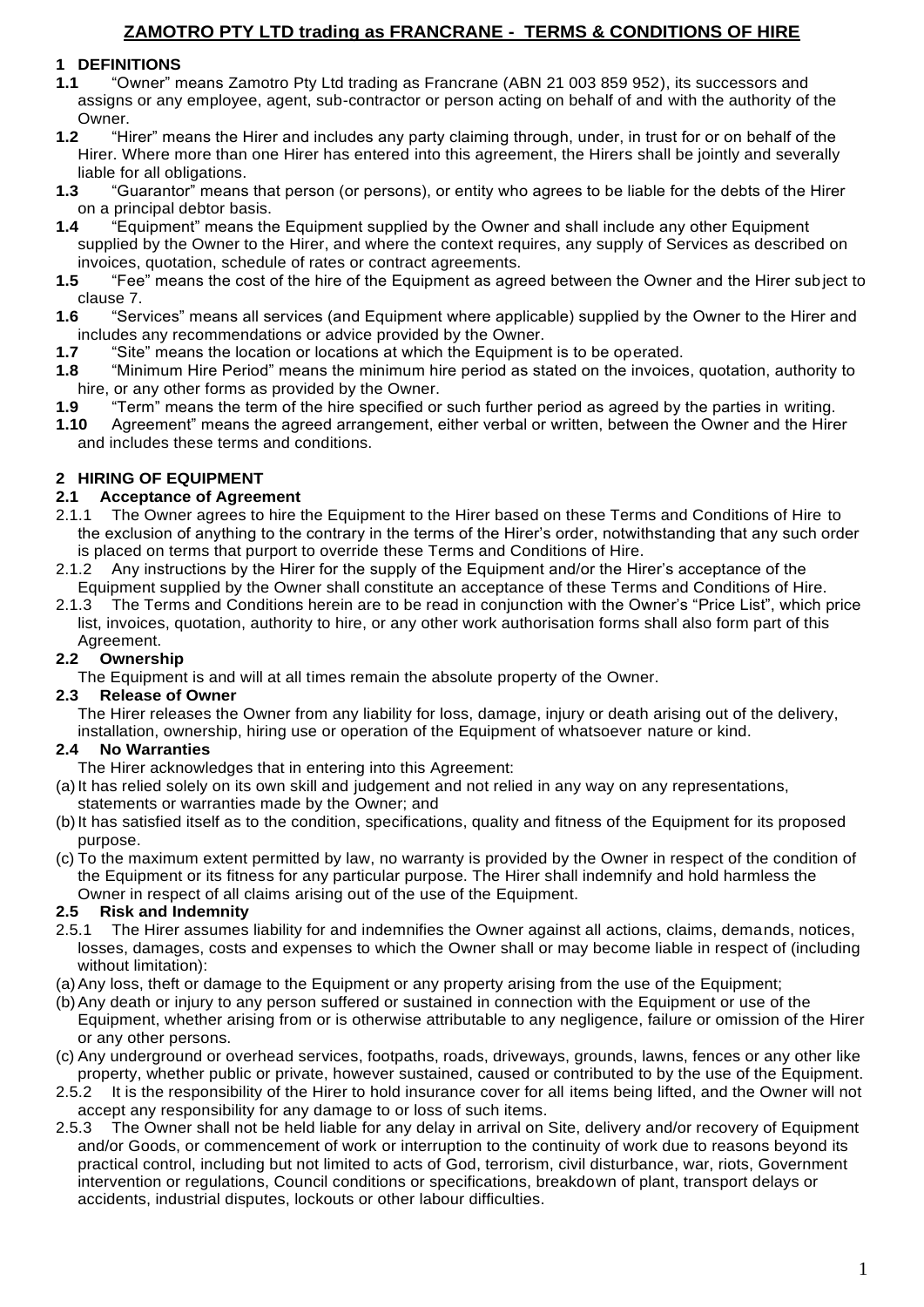2.5.4 The Hirer shall disclose to the Owner the nature of the Goods to be handled, lifted and/or carried. If the Owner deems the Goods are or may become dangerous or offensive, the Owner may do anything it believes to be appropriate to avoid or minimise any loss, damage or offence.

## **2.6 Breakdown and Non Usage**

- 2.6.1 In the event of any breakdown or failure of the Equipment for whatever reason, the Owner will not be liable for any loss or damage whatsoever that may be occasioned by the Hirer.
- 2.6.2 No allowance will be made in respect of any period of time for which the Equipment is not in use for any reason, unless otherwise agreed in writing by the Owner. Non usage for inclement weather and industrial disruptions will be charged at the applicable rate, as per the Fee.

## **2.7 Compliance with Laws**

- 2.7.1 The Hirer and the Owner shall comply with the provisions of all statutes, regulations and by-laws of government, local and other public authorities that may be applicable to the works.
- 2.7.2 Unless otherwise agreed in writing, the Hirer shall obtain (at the expense of the Hirer) all licences, permits and approvals that may be required for the works.
- 2.7.3 The Hirer agrees that the worksite shall at all times comply with any occupational health and safety laws relating to the worksite and any other relevant safety standards or legislation.

## **2.8 General**

The Owner is not a Common Carrier and will accept no liability as such. Accordingly, the Owner reserves the right to refuse to lift or move any particular item(s) at its sole discretion.

#### **3 CRANE HIRE (***The following clauses apply in the event of Crane Hire)*

#### **3.1 Site Requirements**

- 3.1.1 The Hirer shall be responsible for:
- (a)Ensuring the Owner has clear and free access and egress to the worksite at which the Equipment is to be located; and
- (b)Ensuring that the ground (and access) at the worksite is firm and stable, with adequate compaction to support the Equipment under its wheels, tracks or outriggers, including ensuring any footpaths, curbs and channels are suitable planked; and
- (c) Ensuring that the worksite (or access to the worksite) does not have excessive slope; and
- (d)Ensuring that adequate lighting is provided during all work activities; and
- (e) Making all necessary arrangements where any access is required through private property; and
- (f) Ensuring that a minimum clearance of 3.5m is allowed in respect of overhead obstacles, trees or power lines; and
- (g) Notifying the Owner of the location of any underground services on the Site.
- 3.1.2 The Owner reserves the right not to enter any worksite that it believes unsafe and the Hirer shall remain liable for the Fees payable until the issue is resolved.

## **3.2 Responsibilities of Hirer**

- 3.2.1 Notwithstanding the fact that the operator of the Equipment is an employee or representative of the Owner, the operator shall operate the Equipment in accordance with instructions from the Hirer, and accordingly, the Hirer shall be liable for all responsibility and costs incurred as a result of the actions of the operator whilst following the Hirer's instructions.
- 3.2.2 The Hirer shall provide amenities and first aid services to the Owner's employees in compliance with all applicable health & safety legislation in operation in the State where the work is undertaken.
- 3.2.3 Should it be necessary for Equipment to be towed into or out of a worksite, then the Hirer shall be responsible for all damage and/or salvage costs involving the Equipment, and said costs shall be in addition to the Fee and will be either charged to the Hirer's account plus a margin of ten percent (10%), or payable direct to the salvage company by the Hirer.
- 3.2.4 The Hirer shall declare the weight of the goods and the Owner will rely on such declared weight when arranging for handling. Therefore, the Hirer shall be responsible for all extra cost and risk incurred by the Owner and for any and all damage sustained by reliance on the declared weight, if the weight declared is found to be wrong.
- 3.2.5 The Hirer shall provide adequate security for any Equipment left on site overnight or during periods when the worksite is left unattended unless it has been otherwise agreed in writing that the Owner arrange such security on the Hirer's behalf.

## **3.3 Responsibilities of the Owner**

The Owner will:

- (a)Supply a standard selection of slings with the Equipment; and
- (b)Take all reasonable actions in the event of any breakdown or stoppage of the Equipment and will if required, replace any Equipment onsite as quickly as possible, provided that the Hirer shall not be responsible for the Fee for the period whilst the Equipment is being repaired or replaced.

#### **3.4 Hire Fee**

3.4.1 The Fee payable by the Hirer shall be calculated on a working day of eight (8) hours per day (from 7.00am to 3:30pm, allowing a thirty (30) minute lunch break). If the Equipment is used outside these hours or on a weekend or public holiday, additional Fees will be payable by the Hirer in accordance with the Owner's current rate schedule.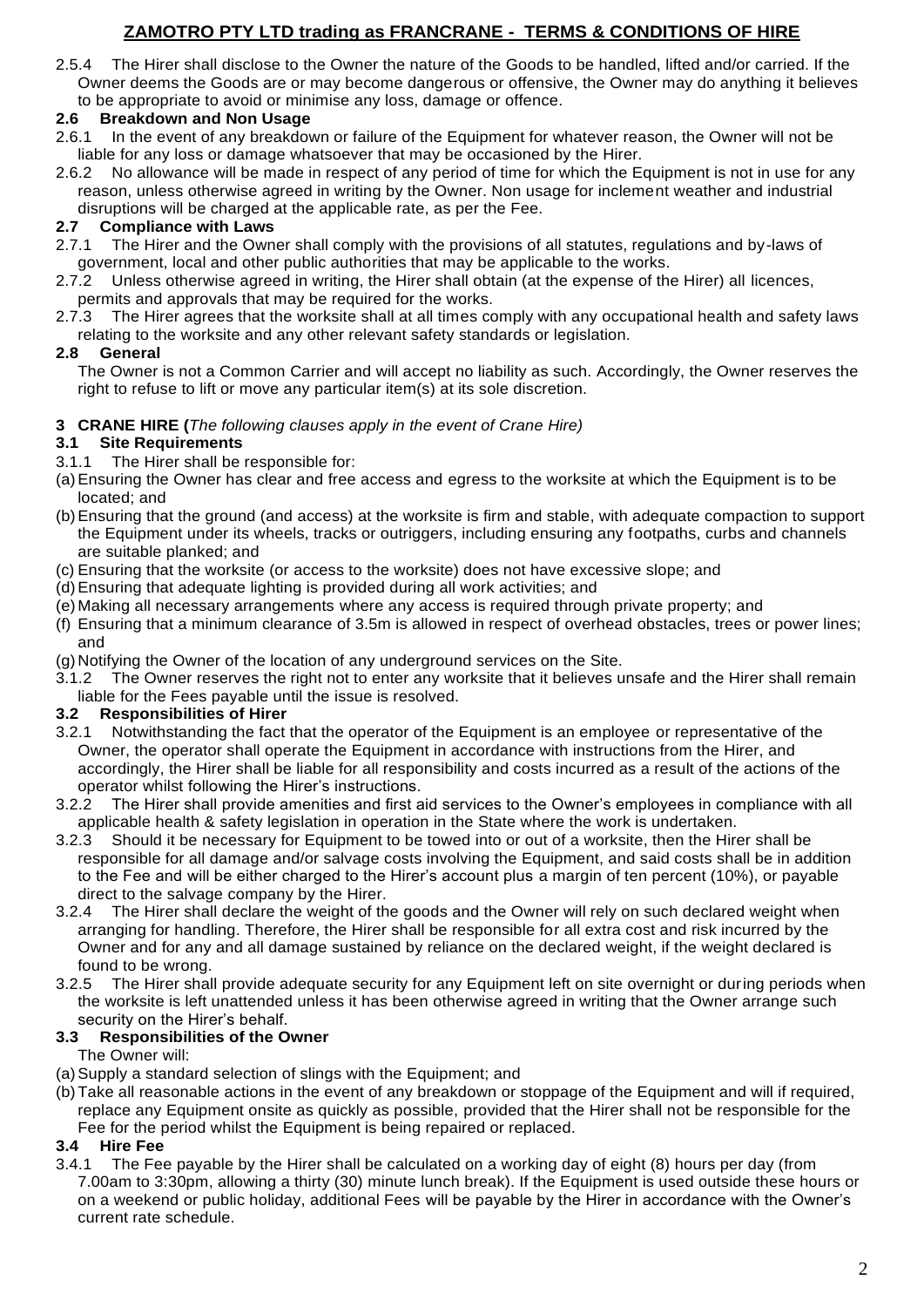- 3.4.2 The hiring commences from the time of departure from the Owner's premises to the time of return to the Owner's premises. The minimum hire charge is specified in the Agreement and calculated at the appropriate hourly rate plus travel, unless otherwise specified by the Owner prior to the commencement of work.
- 3.4.3 In the event the Hirer requires an employee of the Owner to undertake a recognised safety course or medical examination during working hours, the Hirer will be liable to pay the hourly hire Fee for that period notwithstanding that the Equipment is not being operated during such time.
- 3.4.4 If any course as specified in Clause 3.4.3 is undertaken outside of the hire period then the Hirer shall be liable to pay the Owner's standard hourly labour rate.

### **3.5 Cancellation**

The failure by the Hirer to notify the Owner of the cancellation of intended work or the Hirer's inability to commence work where the Equipment has arrived on Site or has departed the Owner's premises and is travelling to Site, shall deem the Hirer liable for the minimum hire Fee as stated in the Agreement or other such lesser amount as specified by the Owner.

#### **4 TRUCK HIRE (***The following clauses apply in the event of Truck Hire for cartage)*

- **4.1** These conditions apply to the Services performed by the Owner in connection with each carriage of the Hirer's Goods, and any work reasonably performed in addition to the work quoted.
- **4.2** The Hirer warrants that when Goods are given to the Owner for carriage, the Hirer is acting as agent for each person who has an interest in the Goods. Each of them is a party to the Agreement and is bound by these Terms and Conditions.
- **4.3** The Hirer hereby authorises any deviation from the usual route or manner of carriage of goods, which may in the absolute discretion of the Owner be deemed desirable or necessary in the circumstances.
- **4.4** The Goods are delivered when they are left at the place nominated by the Hirer. If the nominated place of delivery is unattended, the Owner may choose whether to leave the Goods there, store them, or return them to the Hirer. If the Goods are stored or returned to the Hirer, all reasonable costs and charges must be paid by the Hirer.
- **4.5** The Owner holds a lien over the Goods and any related documents in the Owner's possession as security for all sums payable to the Owner by the Hirer. The Owner may sell the Goods without giving the Hirer notice if an Event of Default in relation to payment if the Fee by the Hirer occurs. In this instance, the Owner is entitled to offset against the money received any money owed to it by the Hirer.
- **4.6** The Hirer must comply with all legal requirements, and any requirements of the person/s to whom the Owner delivers the Goods, in relation to the Goods, including requirements relating to their shape, packaging, labeling and transportation.
- **4.7** At the end of the carriage, the Hirer must ensure that any containers, pallets or packaging that are delivered to the Owner with the Goods are returned to their respective legal owner.
- **4.8** The Owner is not liable to the Hirer for any indirect or consequent losses, loss of profits or any rectification costs or any third party claims in connection with the carriage of Goods.
- **4.9** The Owner reserves the right to rescind all discounted quoted rates and prices and recalculate outstanding charges, rates and prices at the current advertised schedule should accounts fail to be finalized within the Owner's trading terms from time to time.
- **4.10** The Owner's charges shall be deemed fully earned as soon as the Goods are loaded and dispatched from the consignor's premises and shall be payable and non-refundable in any event.

## **5 SECURITY AND CHARGE**

- **5.1** Notwithstanding any contrary provision or any other rights which the Owner may have, where the Hirer and/or the Guarantor (if any) is the owner of land, realty or any other asset capable of being charged, the Hirer and/or the Guarantor:
- 5.1.1 Agree to mortgage and/or charge all of their joint and/or several interest in the said land, realty or other asset to the Owner (or the Owner's nominee) to secure all amounts payable under these Terms and Conditions;
- 5.1.2 Acknowledge and agree that the Owner (or the Owner's nominee) shall be entitled to lodge a caveat (if required), which shall be released once all amounts payable under these Terms and Agreements have been satisfied;
- 5.1.3 Indemnify the Owner from and against all the Owner's costs and disbursements including legal costs on a solicitor and own client basis;
- 5.1.4 Irrevocably nominate, constitute and appoint the Owner (or the Owner's nominee) as the Hirer's and/or Guarantor's true and lawful attorney to perform all necessary acts to give effect to the provisions of this clause.

#### **6 PRIVACY ACT 1988**

- **6.1** The Hirer and/or the Guarantor/s authorise and consent to the Owner, where necessary:
- 6.1.1 Obtaining a credit report about the Hirer and Guarantor/s in relation to credit provided by the Owner; 6.1.2 Exchanging information about the Hirer and the Guarantor/s with those credit providers either named as
- trade referees by the Hirer or named in a consumer credit report issued by a credit reporting agency for the following purposes:
- (a)To assess an application by the Hirer;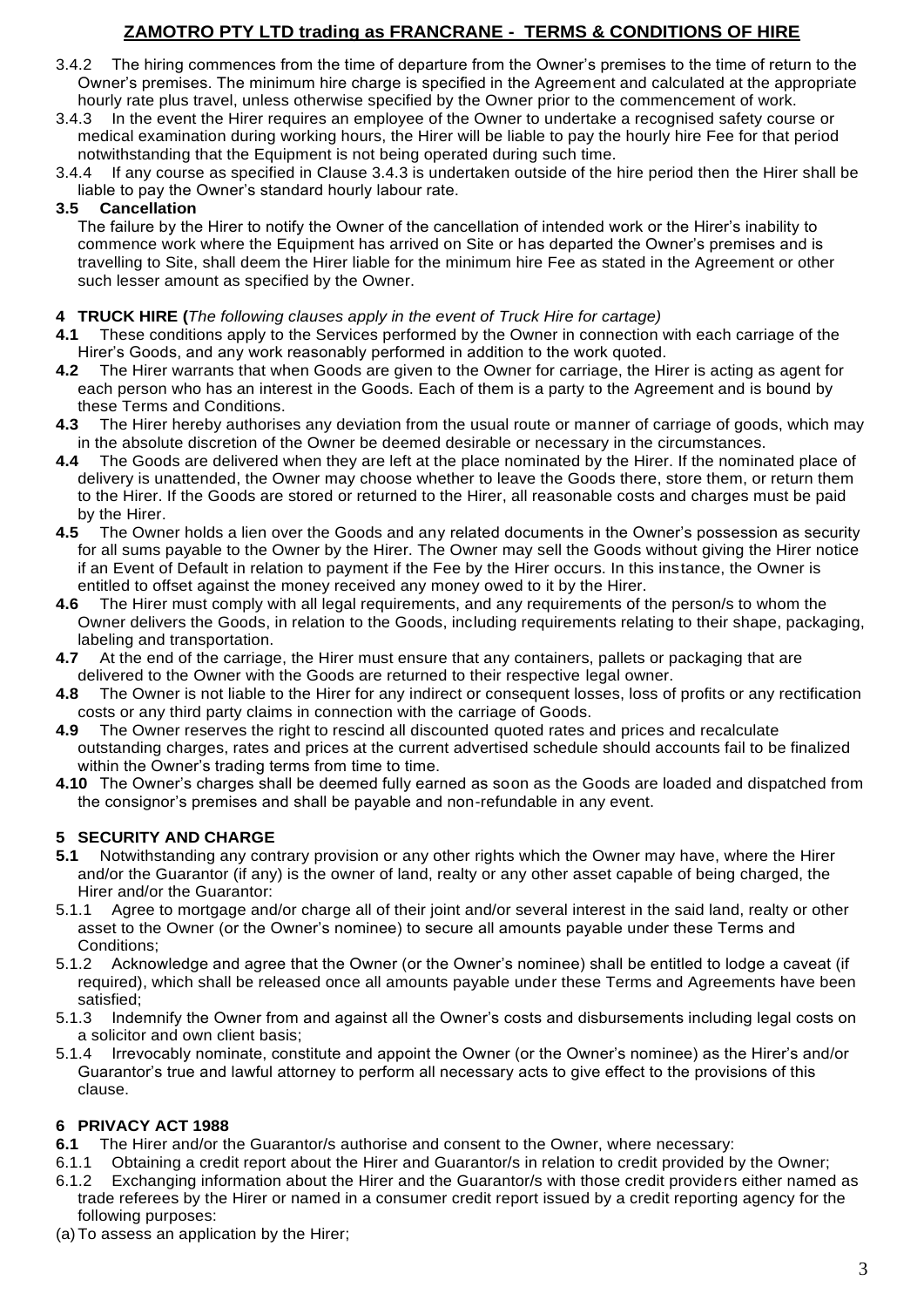- (b)To notify other credit providers of a default by the Hirer;
- (c) To exchange information as to the status of this credit account, where the Hirer is in default with other credit providers; and/or
- (d)To assess the credit worthiness of Hirer and/or Guarantor/s.
- 6.1.3 Receiving a consumer credit report to collect overdue payment on commercial credit (Section 18K(1)(h) Privacy Act 1988);
- 6.1.4 Using and retaining personal credit information for the following purposes and for other purposes as shall be agreed between the Hirer and Owner or as required by law from time to time:
- (a) Provision of Equipment on hire:
- (b) Marketing of Equipment by the Owner, its agents or distributors;
- (c) Analysing, verifying and/or checking the Hirer's credit, payment and/or status in relation to provision of Equipment;
- (d)Processing payment instructions, direct debit facilities and/or credit facilities requested by Hirer; and/or
- (e)Enabling the daily operation of Hirer's account and/or the collection of amounts outstanding in the Hirer's account in relation to the Equipment.
- 6.1.5 Providing information about the Hirer to a credit reporting agency for the following purposes:
- (a)To obtain a consumer credit report about the Hirer; and/or
- (b)Allow the credit reporting agency to create or maintain a credit information file regarding the Hirer.

## **7 FEES AND PAYMENT**

## **7.1 Hire Fee**

- 7.1.1 The Hirer shall pay the Fee to the Owner for the duration of the Term.
- 7.1.2 At the Owner's sole discretion, the Fee shall be either:
- (a)As indicated on invoices provided by the Owner to the Hirer in respect of the Equipment supplied on hire or Goods delivered; or
- (b)The Owner's current price as at the date of delivery of the Equipment, according to the Owner's current "Price List"; or
- (c) The Owner's quoted price (subject to Clause 7.1.3) which shall be binding on the Owner provided that the Hirer shall accept in writing the Owner's quotation within the acceptable period specified on the quotation.
- 7.1.3 The Owner reserves the right to change the Fee at any time in the event of any variation to the Owner's quotation. The Owner shall advise the Hirer in writing of any change to the Fee and the effective date of the change.

## **7.2 Method of Payment**

- 7.2.1 The Hirer will make payment to the Owner on each due date by cash, or by cheque, or by bank cheque, or by credit card (plus a surcharge of up to two per cent (2%) or by direct credit or such other method as agreed to between the Owner and the Hirer.
- 7.2.2 At the Owner's sole discretion payment for certain approved Hirers shall be due either seven (7), fourteen (14) or thirty (30) days following the date of the invoice.
- 7.2.3 At the Owner's sole discretion payment shall be due on delivery of the Equipment.
- 7.2.4 Time for payment for the Equipment shall be of the essence and will be stated on the invoice or any other forms. If no time is stated, then payment shall be due seven (7) days following the date of the invoice.
- 7.2.5 The Owner may in its sole discretion require the Hirer to pay a deposit.

## **7.3 Goods and Services Tax (GST)**

All Fees are exclusive of GST unless otherwise stated. The Hirer must pay GST and other taxes and duties that may be applicable in addition to the Fee.

## **7.4 Default of Payment**

- 7.4.1 Interest on overdue invoices shall accrue daily from the date when payment becomes due, until the date of payment, at a rate of two and one half per cent (2.5%) per calendar month (and at the Owner's sole discretion such interest shall compound monthly at such a rate) until the outstanding amount is paid in full.
- 7.4.2 In addition, if any amount remains overdue for a period of thirty (30) days or more, then the Hirer must pay to the Owner the greater of \$20.00 or 10.00% of the amount overdue (up to a maximum of \$200) for administration fees.
- 7.4.3 In the event that the Hirer's payment is dishonoured for any reason, the Hirer shall be liable for any dishonor fees incurred by the Owner.
- 7.4.4 If the Hirer defaults in payment of any invoice when due, the Hirer shall indemnify the Owner from and against all costs and disbursements incurred by the Owner in pursuing the debt including legal costs on a solicitor and own client basis, and the Owner's collection agency costs.

## **8 GENERAL**

## **8.1 Notice**

The Hirer undertakes to give the Owner at least fourteen (14) days notice of any change in the Hirer's name, address and/or any other change in the Hirer's details. The Hirer shall be liable for any loss uncured by the Owner as a result of the Hirer's failure to comply with this Clause.

#### **8.2 Laws**